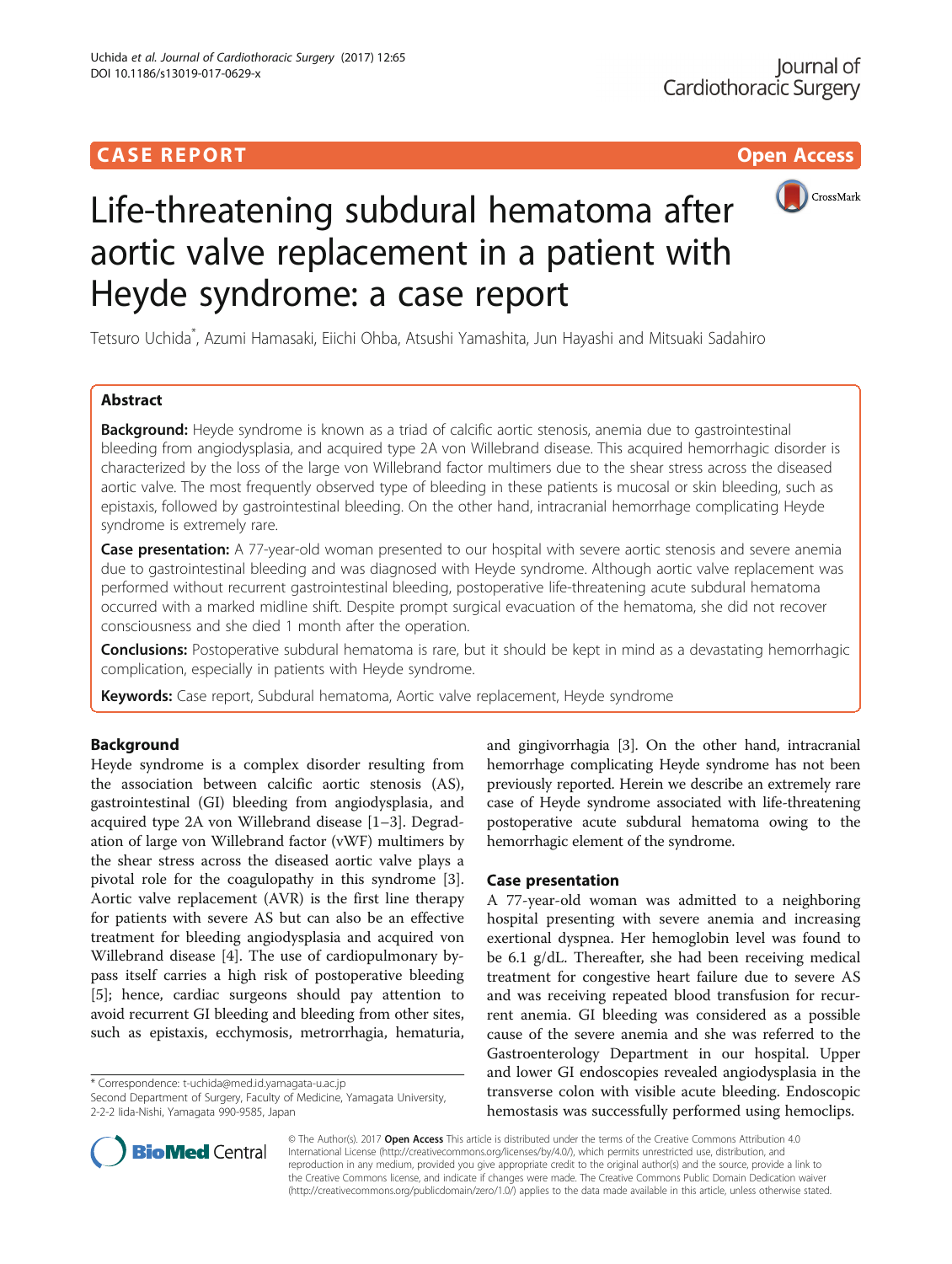During hospitalization echocardiography showed severe AS, with a peak aortic pressure gradient of 100 mmHg, and left ventricular ejection fraction of 70%. Although laboratory examinations confirmed mild anemia (hemoglobin level, 10.5 g/dL) after endoscopic hemostasis, a more subtle bleeding disorder could not be detected using global anticoagulation tests. The activity of vWF was normal (155%), but further analysis using gel electrophoresis revealed loss of large vWF multimers, which was a typical finding of acquired type 2A von Willebrand disease (Fig. 1). The diagnosis of Heyde syndrome was established and aortic valve replacement was planned on an elective basis. A brain computed tomography (CT) performed as a routine preoperative examination 1 week preoperatively showed no abnormal findings except for mild global cortical atrophy. She also had no previous head injuries.

Under general anesthesia, the patient underwent surgery through a median sternotomy. Cardiopulmonary bypass was established with ascending aorta and bicaval cannulation. Anticoagulation during cardiopulmonary bypass was maintained with the use of heparin to a target activated clotting time (ACT) of 300 to 400 s. After aortic cross clamping, cardiac arrest was achieved with a cardioplegic solution. The aortic valve was tricuspid and severely calcified. The valve and the calcified nodule



were excised, and a 21-mm SOLO SMART stent-less bovine pericardial valve (Sorin Group, Saluggia, Italy) was implanted. Weaning from cardiopulmonary bypass was uneventful and no abnormal high ACT was recognized. Continuous real-time monitoring of regional oxygen saturation in the brain revealed no abnormalities throughout the operation.

Postoperative hemodynamics were stable, but bilateral dilated pupils and loss of light reflex were noticed by an intensivist soon after intensive care unit admission. Her level of consciousness deteriorated to a Glasgow Coma Scale score of 3 and a Japan Coma Scale of III-300. An emergent brain CT revealed a large right subdural hematoma with severe midline shift (Fig. 2). In spite of her poor clinical condition, the decision of immediate surgical drainage was made by the neurosurgeons. Despite prompt surgical evacuation of the hematoma, her neurological condition did not improve. The volume drained from the chest tube was not significant. Recurrent GI bleeding was not observed during the postoperative period. She did not regain consciousness at all and she died 31 days after the cardiac operation.

## Discussion and conclusions

The association between AS and GI bleeding was first described by Heyde in 1958 [[1\]](#page-2-0). In 1992, a combination of AS and recurrent GI bleeding from angiodysplasia was defined as Heyde syndrome [\[2](#page-2-0)]. Although the exact pathophysiology of the syndrome is still unclear, a recent



right subdural hematoma with secondary severe midline shift was observed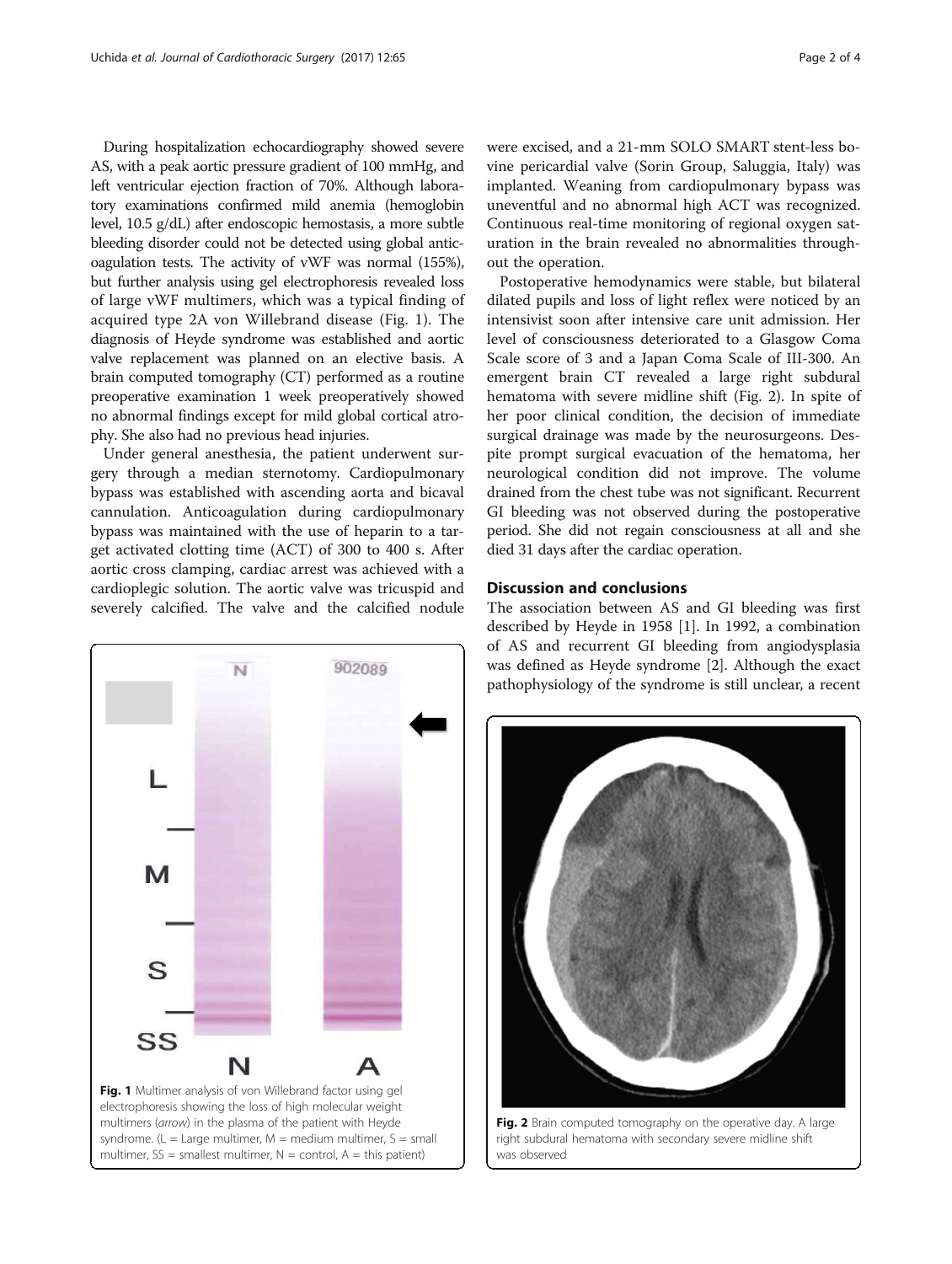<span id="page-2-0"></span>report by Vincentelli et al. showed that acquired type 2A von Willebrand disease causes Heyde syndrome [3]. vWF synthesized by endothelial cells is stored as ultra-large multimers and mediates platelet adhesion for hemostasis. Degenerative AS is associated with increased destruction of high molecular weight multimers of vWF by the shear stress across the stenotic aortic valve. Degradation of the heaviest multimers of vWF, that can induce bleeding from intestinal angiodysplasia, is the basis for the coagulopathy in Heyde syndrome [3]. Heyde syndrome refers to a triad of aortic stenosis, acquired coagulopathy (type 2A von Willebrand disease) and anemia due to bleeding from intestinal angiodysplasia or from an idiopathic site [6]. All three criteria were positive in our patient.

Patients with Heyde syndrome who are treated by intestinal resection generally continue to bleed from other sites, while AVR usually cures the clotting disorder and the recurrent anemia [6]. AVR, rather than bowel resection, was considered to lead to long-term resolution of congestive heart failure and anemia in severe cases.

Intracranial hemorrhagic events occurring following open-heart surgery are uncommon but may prove devastating due to enhanced bleeding tendency caused by heparin administration, hypothermia, and postoperative anticoagulation therapy [7–[10](#page-3-0)]. Of these, the incidence of subdural hematoma after open-heart surgery was 0.1% [7]. Subdural hematomas result from tearing of bridging veins between the dura and cerebral hemispheres, usually resulting from apparently trivial head injury. Krous et al. described the cause of subdural hematoma after cardiac surgery as a tearing of bridging veins that occurs with a fluid shift to the brain and a bleeding tendency induced by heparin administration [8]. Our patient had no history of head injury and a preoperative brain CT revealed no abnormalities. We suspected that the subdural hematoma may have been caused by rapid alterations in cerebral volume, leading to a tearing of the dural bridging veins under cardiopulmonary bypass. Once bleeding occurred, the subdural hematoma would rapidly enlarge owing to a bleeding tendency following postoperative consumptive coagulopathy and heparin administration. The hemorrhagic disorder associated with Heyde syndrome would enhance massive bleeding which resulted in the formation of the large subdural hematoma with severe midline shift. Subdural hematoma following open-heart surgery is sometimes life-threatening, but early diagnosis and prompt treatment may lead to neurological recovery in many cases [7–[10](#page-3-0)]. Especially in our patient, severe hemorrhagic tendency enhanced by Heyde syndrome led to large subdural hematoma and irreversible neurological deterioration. Unfortunately, her neurological state did not improve and she died 1 month after the cardiac operation. Pre-existing coagulopathy, including Heyde syndrome, in patients undergoing open-heart surgeries may cause prolonged bleeding from the surgical sites or unexpected organ bleeding because of the necessity for heparinization. In conclusion, if patients with AS show GI bleeding, Heyde syndrome should be suspected, and vWF multimers should be evaluated for diagnosis [5]. Subdural hematoma subsequent to open-heart surgery is rare, but our experience may draw the attention of cardiac surgeons, not only to recurrent GI bleeding, but also to the possibility of acute subdural hematoma in patients with Heyde syndrome undergoing AVR. To our knowledge, this is the first report of life-threatening subdural hematoma complicating Heyde syndrome.

### Abbreviations

AS: Aortic stenosis; AVR: Aortic valve replacement; CT: Computed tomography; GI: Gastrointestinal; vWF: von Willebrand factor

#### Acknowledgements

We thank Editage [\(www.editage.jp](http://www.editage.jp)) for English language editing.

#### Funding

Not applicable.

#### Availability of data and materials

Not applicable.

#### Authors' contributions

TU and MS were major contributors in writing the manuscript. All authors read and approved the final manuscript.

#### Ethics approval and consent to participate

Not applicable.

#### Consent for publication

Written informed consent was obtained from the patient's family for publication of this case report and the accompanying images.

#### Competing interests

The authors declare that they have no competing interests.

#### Publisher's Note

Springer Nature remains neutral with regard to jurisdictional claims in published maps and institutional affiliations.

#### Received: 6 April 2017 Accepted: 2 August 2017 Published online: 08 August 2017

#### References

- 1. Heyde EC. Gastrointestinal bleeding in aortic stenosis. N Engl J Med. 1958;259:196.
- 2. Olearchyk AS. Heyde's syndrome. J Thorac Cardiovasc Surg. 1992;103:823–4.
- 3. Vincentelli A, Susen S, Le Tourneau T, Six I, Fabre O, Juthier F, et al. Acquired von Willebrand syndrome in aortic stenosis. N Engl J Med 2003;349:343-9.
- 4. Pate GE, Chandavimol M, Naiman SC, Webb JG. Heyde's syndrome: a review. J Heart Valve Dis. 2004;13:701–12.
- 5. Morishima A, Marui A, Shimamoto T, Saji Y, Tambara K, Nishina T, et al. Successful aortic valve replacement for Heyde syndrome with confirmed hematologic recovery. Ann Thorac Surg. 2007;83:287–8.
- 6. Massyn MW, Khan S. Heyde syndrome: a common diagnosis in older patients with severe aortic stenosis. Age Aging. 2009;38:267–70.
- 7. Kasahara S, Sakai A, Isomatsu Y, Akishima S, Zei M, Osawa M. subdural hematoma complicated after open heart surgery: a case report of two cases with successful treatment. Kyobu Geka. 1994;47:732–5. (in Japanese)
- 8. Krous HF, Tenckhoff L, Gould NS, Stamm SJ. Subdural hematoma following open-heart operations. Ann Thorac Surg. 1974;19:269–76.